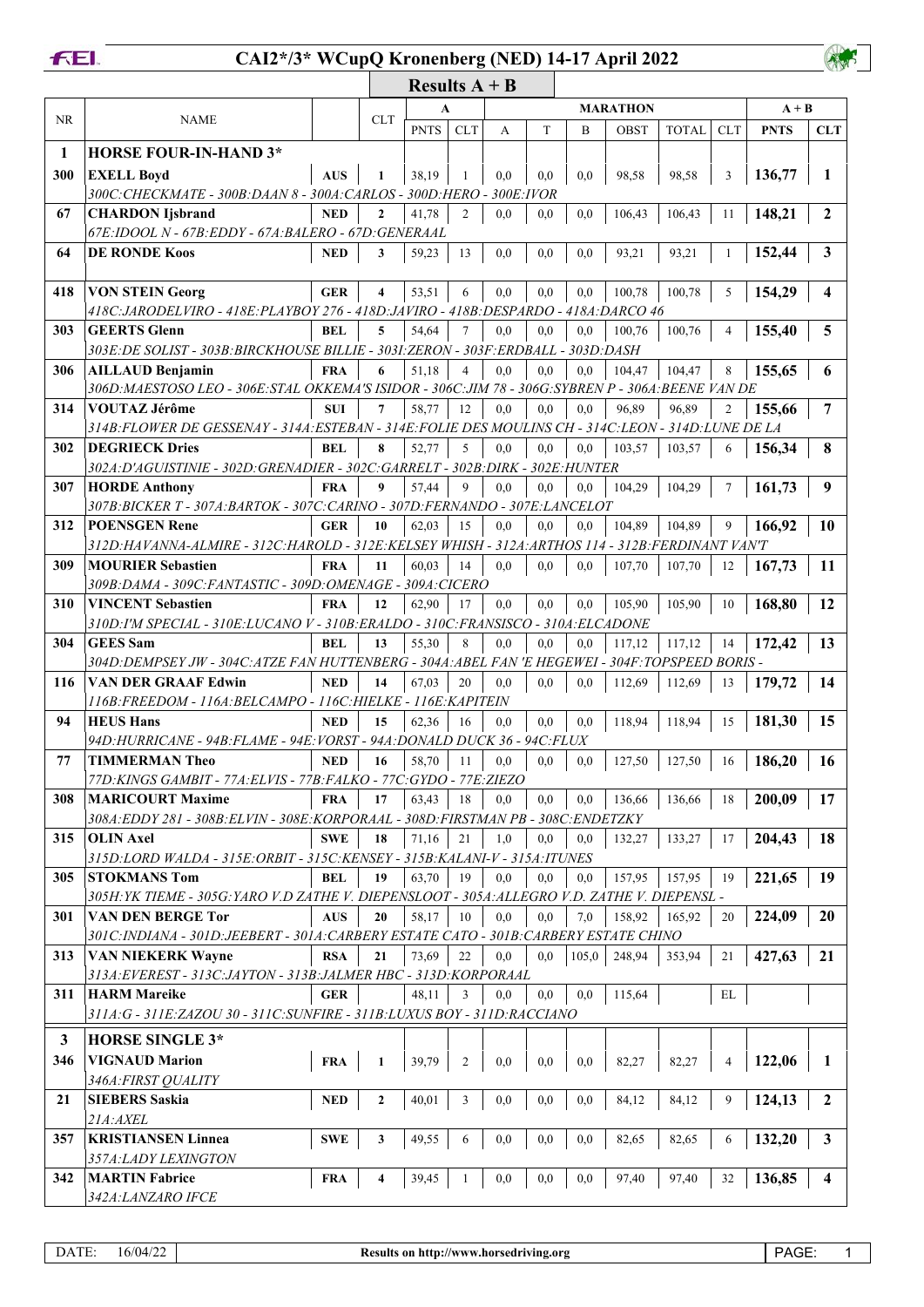**FEL** 

## **CAI2\*/3\* WCupQ Kronenberg (NED) 14-17 April 2022**

|           |                                                                                        |            |            | Results $A + B$ |            |           |              |              |                 |              |                |             |            |
|-----------|----------------------------------------------------------------------------------------|------------|------------|-----------------|------------|-----------|--------------|--------------|-----------------|--------------|----------------|-------------|------------|
|           |                                                                                        |            |            | A               |            |           |              |              | <b>MARATHON</b> | $A + B$      |                |             |            |
| <b>NR</b> | <b>NAME</b>                                                                            |            | <b>CLT</b> | <b>PNTS</b>     | <b>CLT</b> | А         | T            | B            | OBST            | <b>TOTAL</b> | <b>CLT</b>     | <b>PNTS</b> | <b>CLT</b> |
| 338       | <b>JÄRVINEN Talvikki</b>                                                               | <b>FIN</b> | 5          | 49,11           | 5          | 0,0       | 0,0          | 0,0          | 87,92           | 87,92        | 16             | 137,03      | 5          |
|           | 338A: DANSER T                                                                         |            |            |                 |            |           |              |              |                 |              |                |             |            |
| 1125      | <b>PESTMAN Rudolf</b>                                                                  | <b>NED</b> | 6          | 55,66           | 10         | 0,0       | 0,0          | 0,0          | 82,63           | 82,63        | 5              | 138,29      | 6          |
|           | 1125A:FAIR PLAY D                                                                      |            |            |                 |            |           |              |              |                 |              |                |             |            |
| 356       | <b>BARBEY Michael</b>                                                                  | <b>SUI</b> | 7          | 50,11           | 7          | 0,0       | 0,0          | 0,0          | 89,52           | 89,52        | 19             | 139,63      | 7          |
|           | 356A: DINO XVIII                                                                       |            |            |                 |            |           |              |              |                 |              |                |             |            |
| 337       | <b>NIELSEN Mie Mosegaard</b>                                                           | <b>DEN</b> | 8          | 55,99           | 11         | 0,0       | 0,0          | 0,0          | 85,88           | 85,88        | 11             | 141,87      | 8          |
|           | 337A: EMMA                                                                             |            |            |                 |            |           |              |              |                 |              |                |             |            |
| 602       | <b>PROVOOST Christiaan</b><br>602A:DURAN-H                                             | <b>NED</b> | 9          | 53,99           | 8          | 0,0       | 0,0          | 0,0          | 88,00           | 88,00        | 17             | 141,99      | 9          |
| 344       | <b>MORICHON Edouard</b>                                                                | <b>FRA</b> | 10         | 64,10           | 25         | 0,0       | 0,0          | 0,0          | 80,98           | 80,98        | $\overline{c}$ | 145,08      | 10         |
|           | <i>344A: CWMMEUDWY TALIESIN</i>                                                        |            |            |                 |            |           |              |              |                 |              |                |             |            |
| 1907      | <b>HOUTERMAN Eline</b>                                                                 | <b>NED</b> | 11         | 61,76           | 21         | 0,0       | 0,0          | 0,0          | 83,33           | 83,33        | $\overline{7}$ | 145,09      | 11         |
|           | 1907A: FINO UNO TOLTIEN                                                                |            |            |                 |            |           |              |              |                 |              |                |             |            |
| 1469      | <b>VAN DER HORST Jaap</b>                                                              | <b>NED</b> | 12         | 55,22           | 9          | 0,0       | 0,0          | 0,0          | 89,96           | 89,96        | 20             | 145,18      | 12         |
|           | 1469A:ZORRO                                                                            |            |            |                 |            |           |              |              |                 |              |                |             |            |
| 878       | <b>DE RONDE Piet</b>                                                                   | <b>NED</b> | 13         | 61,99           | 22         | 0,0       | 0,0          | 0,0          | 84,02           | 84,02        | 8              | 146,01      | 13         |
|           | 878A: MR. BOJANGLES                                                                    |            |            |                 |            |           |              |              |                 |              |                |             |            |
| 221       | VAN DER DOELEN Frank                                                                   | <b>NED</b> | 14         | 64,32           | 26         | 0,0       | 0,0          | 0,0          | 82,09           | 82,09        | 3              | 146,41      | 14         |
|           | 221A:IVERNO                                                                            |            |            |                 |            |           |              |              |                 |              |                |             |            |
| 340       | <b>BRISOU Anne Violaine</b>                                                            | <b>FRA</b> | 15         | 63,32           | 23         | 0,0       | 0,0          | 0,0          | 84,71           | 84,71        | 10             | 148,03      | 15         |
|           | 340A:HARONICA                                                                          |            |            |                 |            |           |              |              |                 |              |                |             |            |
| 355       | <b>MIKKELSEN Kjell Oivind</b>                                                          | <b>NOR</b> | 16         | 58,21           | 15         | 0,0       | 0,0          | 0,0          | 90,00           | 90,00        | 21             | 148,21      | 16         |
|           | 355A: CARTOON HEDEGAARD                                                                |            |            |                 |            |           |              |              |                 |              |                |             |            |
| 341       | <b>DESCHAMPS Clement</b><br>341A:CZAKO                                                 | <b>FRA</b> | 17         | 61,43           | 20         | 0,0       | 0,0          | 0,0          | 87,88           | 87,88        | 15             | 149,31      | 17         |
| 333       | <b>BRYNAERT</b> Pieter-Jan                                                             |            |            |                 |            |           |              |              |                 |              |                | 149,60      | 18         |
|           | 333A: INTAN                                                                            | <b>BEL</b> | 18         | 68,98           | 33         | 0,0       | 0,0          | 0,0          | 80,62           | 80,62        | 1              |             |            |
| 352       | <b>HENRIKSSON Maria</b>                                                                | <b>NOR</b> | 19         | 57,21           | 12         | 0,0       | 0,0          | 0,0          | 93,51           | 93,51        | 27             | 150,72      | 19         |
|           | 352A:JELVIRO                                                                           |            |            |                 |            |           |              |              |                 |              |                |             |            |
| 350       | <b>LANNIG Andreas</b>                                                                  | <b>GER</b> | 20         | 60,32           | 18         | 0,0       | 0,0          | 0,0          | 90,81           | 90,81        | 24             | 151,13      | 20         |
|           | 350A:DANTE                                                                             |            |            |                 |            |           |              |              |                 |              |                |             |            |
|           | 629 VAN DEN BOSCH Berry                                                                | $\bf NED$  | 21         | 65,87           | $29\,$     | $\rm 0,0$ | $\rm 0,0$    | $\rm 0.0$    | 86,07           | 86,07        | 12             | 151,94      | 21         |
|           | 629A:FABOLO BH                                                                         |            |            |                 |            |           |              |              |                 |              |                |             |            |
| 1927      | <b>VAN DER SNOEK Elke</b>                                                              | <b>NED</b> | 22         | 57,21           | 12         | 0,0       | 0,0          | 0,0          | 95,25           | 95,25        | 30             | 152,46      | 22         |
|           | $1927A$ : $B$ UDDY                                                                     |            |            |                 |            |           |              |              |                 |              |                |             |            |
| 358       | <b>LIND Camilla</b>                                                                    | <b>SWE</b> | 23         | 63,76           | 24         | 0,0       | 0,0          | $_{\rm 0,0}$ | 88,86           | 88,86        | 18             | 152,62      | 23         |
|           | 358A:ARCANTIJN                                                                         |            |            |                 |            |           |              |              |                 |              |                |             |            |
| 353       | <b>JOHANNESEN Wenche</b>                                                               | <b>NOR</b> | 24         | 59,77           | 17         | 0,0       | $_{\rm 0,0}$ | 0,0          | 95,16           | 95,16        | 29             | 154,93      | 24         |
|           | 353A: ENGKILDEGAARDS SATURN                                                            |            |            |                 |            |           |              |              |                 |              |                |             |            |
| 348       | <b>HODGSON Michael</b>                                                                 | <b>GBR</b> | 25         | 61,32           | 19         | 6,8       | $_{\rm 0,0}$ | 0,0          | 87,06           | 93,81        | 28             | 155,13      | 25         |
| 343       | 348A: JEROM JANE<br><b>MATHIS Didier</b>                                               |            |            |                 |            |           |              |              |                 |              |                | 155,78      | 26         |
|           | 343A: DARKA                                                                            | <b>FRA</b> | 26         | 65,65           | 27         | 0,0       | $_{\rm 0,0}$ | 0,0          | 90,13           | 90,13        | 22             |             |            |
| 334       | <b>CLAEYS Pieter</b>                                                                   | <b>BEL</b> | 27         | 70,09           | 36         | 0,0       | 0,0          | 0,0          | 86,44           | 86,44        | 14             | 156,53      | 27         |
|           | 334A:LEONORA BV                                                                        |            |            |                 |            |           |              |              |                 |              |                |             |            |
| 345       | <b>POUGNET Sophie</b>                                                                  | <b>FRA</b> | 28         | 65,65           | 27         | 0,0       | $_{\rm 0,0}$ | 0,0          | 91,11           | 91,11        | 26             | 156,76      | 28         |
|           | 345A: DEESERY DE VAL CASTEL                                                            |            |            |                 |            |           |              |              |                 |              |                |             |            |
| 347       | <b>BRADFORD Harriet</b>                                                                | <b>GBR</b> | 29         | 59,43           | 16         | 0,0       | 0,0          | 0,0          | 98,69           | 98,69        | 33             | 158,12      | 29         |
|           | 347A: CHIPPENDALES ROCK                                                                |            |            |                 |            |           |              |              |                 |              |                |             |            |
| 354       | <b>LUND STOEN Jeanette</b>                                                             | <b>NOR</b> | 30         | 72,64           | 38         | 0,0       | 0,0          | 0,0          | 86,21           | 86,21        | 13             | 158,85      | 30         |
|           | 354A: PENLANGRUG BLACK KNIGHT                                                          |            |            |                 |            |           |              |              |                 |              |                |             |            |
| 335       | <b>DE KIMPE Esther</b>                                                                 | <b>BEL</b> | 31         | 67,98           | 31         | 0,0       | 0,0          | 0,0          | 90,93           | 90,93        | 25             | 158,91      | 31         |
|           | 335A: DARWIN                                                                           |            |            |                 |            |           |              |              |                 |              |                |             |            |
| 1628      | <b>GOMMERS Joop</b>                                                                    | <b>NED</b> | 32         | 68,76           | 32         | 0,0       | 0,0          | 0,0          | 90,75           | 90,75        | 23             | 159,51      | 32         |
|           | 1628A:GARANT                                                                           |            |            |                 |            |           |              |              |                 |              |                |             |            |
|           | DATE:<br>16/04/22<br>PAGE:<br>$\overline{c}$<br>Results on http://www.horsedriving.org |            |            |                 |            |           |              |              |                 |              |                |             |            |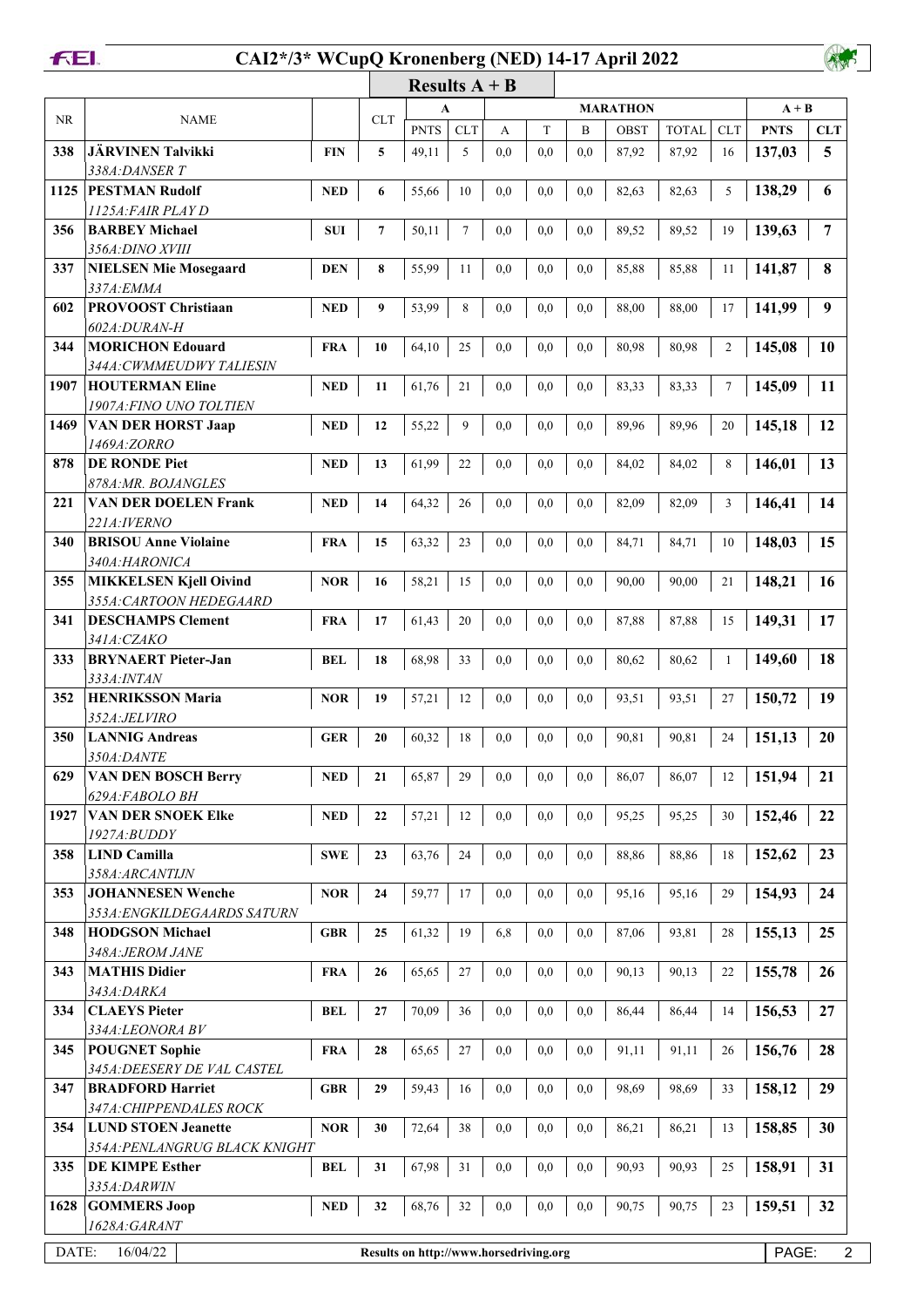

## **CAI2\*/3\* WCupQ Kronenberg (NED) 14-17 April 2022**

|           |                                                                                                                          |            |                | Results $A + B$ |                |          |     |     |                 |              |                |             |                         |
|-----------|--------------------------------------------------------------------------------------------------------------------------|------------|----------------|-----------------|----------------|----------|-----|-----|-----------------|--------------|----------------|-------------|-------------------------|
|           |                                                                                                                          |            |                | A               |                |          |     |     | <b>MARATHON</b> |              |                | $A + B$     |                         |
| <b>NR</b> | <b>NAME</b>                                                                                                              |            | <b>CLT</b>     | <b>PNTS</b>     | <b>CLT</b>     | А        | T   | B   | OBST            | <b>TOTAL</b> | <b>CLT</b>     | <b>PNTS</b> | <b>CLT</b>              |
| 336       | <b>WENTEIN Mark</b>                                                                                                      | <b>BEL</b> | 33             | 69,53           | 35             | 0.0      | 0,0 | 0.0 | 96,93           | 96,93        | 31             | 166,46      | 33                      |
|           | 336A:TORSTEN                                                                                                             |            |                |                 |                |          |     |     |                 |              |                |             |                         |
| 1261      | <b>VELDBOOM - BULTEN Jeannet</b>                                                                                         | <b>NED</b> | 34             | 58,10           | 14             | 0,0      | 0,0 | 0,0 | 108,99          | 108,99       | 35             | 167,09      | 34                      |
|           | 1261A:RISK                                                                                                               |            |                |                 |                |          |     |     |                 |              |                |             |                         |
| 339       | <b>MEEUWISSEN - CORNELISSEN</b>                                                                                          | <b>NED</b> | 35             | 71,09           | 37             | 0,0      | 0,0 | 0,0 | 106,59          | 106,59       | 34             | 177,68      | 35                      |
|           | 339A: IVAR VAN D'OLDE STEE                                                                                               |            |                |                 |                |          |     |     |                 |              |                |             |                         |
| 359       | <b>QVARNSTRÖM Cecilia</b>                                                                                                | <b>SWE</b> | 36             | 75,31           | 39             | 0,0      | 0,0 | 0,0 | 111,43          | 111,43       | 36             | 186,74      | 36                      |
|           | 359A:JOE JOE                                                                                                             |            |                |                 |                |          |     |     |                 |              |                |             |                         |
| 1461      | <b>KARELSE Pieter</b>                                                                                                    | <b>NED</b> |                | 67,31           | 30             | 0,0      | 0.0 | 0.0 | 0,00            |              | EL             |             |                         |
|           | 1461A:FLYNN                                                                                                              |            |                |                 |                |          |     |     |                 |              |                |             |                         |
| 351       | <b>UNZEITIG Anne</b>                                                                                                     | <b>GER</b> |                | 48,00           | $\overline{4}$ | 0.0      | 0,0 | 0.0 | 50,55           |              | EL             |             |                         |
|           | 351A: CHARMEUR 434                                                                                                       |            |                |                 |                |          |     |     |                 |              |                |             |                         |
| 349       | <b>WILKINSON Tara</b>                                                                                                    | <b>GBR</b> |                | 69,20           | 34             | 0,0      | 0,0 | 0.0 | 83,00           |              | EL             |             |                         |
|           | 349A: CRUZE                                                                                                              |            |                |                 |                |          |     |     |                 |              |                |             |                         |
| 4         | PONY FOUR-IN-HAND 3*                                                                                                     |            |                |                 |                |          |     |     |                 |              |                |             |                         |
| 1004      | <b>HAMMINK Marijke</b>                                                                                                   | <b>NED</b> | 1              | 45,11           | 1              | 0,0      | 0,0 | 0.0 | 85,46           | 85,46        | 1              | 130,57      | 1                       |
|           | 1004E:ROOSENDAAL'S THUNDER - 1004G:YSSELVLIEDTS CURLEY MATE - 1004A:BEUKENHOF'S WESLEY -                                 |            |                |                 |                |          |     |     |                 |              |                |             |                         |
| 1482      | DE BOER Jan                                                                                                              | <b>NED</b> | $\mathbf{2}$   | 49,80           | 3              | 0.0      | 0,0 | 0.0 | 92,35           | 92,35        | $\overline{2}$ | 142,15      | $\mathbf{2}$            |
|           | 1482E:TEMPLEDRUID SMIRNOFF - 1482A:HEIDEPARKS HIM - 1482C:SHOREBROOKS HOT 'N SPICEY - 1482B:SHORE                        |            |                |                 |                |          |     |     |                 |              |                |             |                         |
| 361       | <b>BAX Tinne</b>                                                                                                         | <b>BEL</b> | 3              | 47,27           | $\overline{2}$ | 0,0      | 0,0 | 0,0 | 97,08           | 97,08        | 4              | 144,35      | 3                       |
|           | 361E: VECHTZICHT'S CONSUL - 361D: VECHTZICHTS CHALLENGER - 361C: VECHTZICHT COMMANCHERO -                                |            |                |                 |                |          |     |     |                 |              |                |             |                         |
| 364       | <b>VANHOENACKER Julien</b>                                                                                               | <b>BEL</b> | 4              | 56,77           | $\overline{4}$ | 0,0      | 0,0 | 0.0 | 92,82           | 92,82        | 3              | 149,59      | 4                       |
|           | 364C:TIMMIJ - 364B:RHOSBRENIN HEDYDD - 364A:BLITZ - 364E:VIERHOEK'S JACKSON - 364D:TRIPPEL                               |            |                |                 |                |          |     |     |                 |              |                |             |                         |
| 362       | <b>VAN DEN BOSCH Bert</b>                                                                                                | <b>BEL</b> | 5              | 59,93           | 6              | 0,0      | 0.0 | 0,0 | 99,82           | 99,82        | 5              | 159,75      | 5                       |
|           | 362E: VELVET'S MR MONACO - 362C: MIDDENDORP'S HUMMER - 362A: KASTANJEHOF JIMMY - 362B: LANGEVOREN                        |            |                |                 |                |          |     |     |                 |              |                |             |                         |
| 1732      | <b>VAN DER HAM Joev</b>                                                                                                  | <b>NED</b> | 6              | 65,63           | 9              | 0.0      | 0,0 | 0.0 | 100,11          | 100,11       | 6              | 165,74      | 6                       |
|           | 1732D: MARCUS - 1732C: GOLDEN BOY - 1732E: SAM - 1732F: TEMPLEDRUIDEUROPE SPLASH - 1732A: DUFFELTS                       |            |                |                 |                |          |     |     |                 |              |                |             |                         |
| 3121      | <b>BEEKHUISZEN Hendrik-Jan</b>                                                                                           | <b>NED</b> | $\overline{7}$ | 62,21           | $\overline{7}$ | 0.0      | 0,0 | 0,0 | 103,67          | 103,67       |                | 165,88      | 7                       |
|           | 3121B; FIRE - 3121D; SNOW - 3121F; TORNADO - 3121E; STARLIGHT - 3121C; MISTRAL                                           |            |                |                 |                |          |     |     |                 |              |                |             |                         |
| 2133      | <b>LIMPENS Rene</b><br>2133C: GOLDSBERG'S CLAY - 2133B: CRIMOND ELGAN - 2133F: RIVALDO - 2133E: KANJER - 2133A: BRUINTJE | <b>NED</b> | 8              | 58,92           | 5              | 0,0      | 0,0 | 0,0 | 119,19          | 119,19       | 10             | 178,11      | 8                       |
| 1678      | LEGEMAAT-VAN BEMMEL Diann                                                                                                | <b>NED</b> | 9              | 68,55           | 11             | 0,0      | 0,0 | 0.0 |                 | 111,73       | 8              | 180,28      | 9                       |
|           | 1678B:RONDEELS ROYAL BODHI - 1678E:ZWAANTJES FLORIS - 1678A:BLACK JACK VON LOGABIRUM -                                   |            |                |                 |                |          |     |     | 111,73          |              |                |             |                         |
| 363       | VAN DEN OUWELAND Peter                                                                                                   | <b>BEL</b> | 10             | 67,15           | 10             | 0,0      | 0,0 | 0.0 | 114,60          | 114,60       | 9              | 181,75      | 10                      |
|           | 363B: CARMANA'S EL DIEGO - 363C: DE WEYERDS FERGUSON - 363A: ALBRECHTS HOEVE'S ALEX - 363D: HOFSTEE'S                    |            |                |                 |                |          |     |     |                 |              |                |             |                         |
| 2025      | <b>BRANS Manou</b>                                                                                                       | <b>NED</b> | 11             | 62,34           | $\,8\,$        | $_{0,0}$ | 0,0 | 0,0 | 131,85          | 131,85       | 11             | 194,19      | 11                      |
|           | 2025B: CORDIAL'S CARLIN - 2025D: SUNWILLOW SIROCCO - 2025C: DESTINY'S BORAYA - 2025F: ZOMERDIJK'S                        |            |                |                 |                |          |     |     |                 |              |                |             |                         |
| 1781      | <b>MULDER Eric</b>                                                                                                       | <b>NED</b> |                | 69,81           | 12             | 0,0      | 0,0 | 0,0 | 124,56          |              | EL             |             |                         |
|           | 1781B: ASI KANDIA - 1781A: AERINGUR KANDIA - 1781D: DALMANN KANDIA - 1781E: ZOZO NASKUR KANDIA                           |            |                |                 |                |          |     |     |                 |              |                |             |                         |
| 5         | PONY PAIR 3*                                                                                                             |            |                |                 |                |          |     |     |                 |              |                |             |                         |
|           |                                                                                                                          |            |                |                 |                |          |     |     |                 |              |                |             |                         |
| 3053      | <b>VAN DE BUNT Melanie</b><br>3053C: ZUIDHOEVE'S HENZEL - 3053B: TUMTUM - 3053A: SUNSTAR'S CALVADOS                      | <b>NED</b> | 1              | 50,43           | -1             | 0,0      | 0,0 | 0,0 | 80,81           | 80,81        | $\overline{c}$ | 131,24      | 1                       |
| 1988      | <b>HENDRIKS Cas</b>                                                                                                      | <b>NED</b> | $\mathbf{2}$   | 54,74           | 3              | 0,0      | 0,0 | 0,0 | 82,40           | 82,40        | 3              | 137,14      | $\overline{2}$          |
|           | 1988A:JIP - 1988B:MISTER JIM - 1988C:SUNSTAR'S CLOUD                                                                     |            |                |                 |                |          |     |     |                 |              |                |             |                         |
| 389       | <b>FLOBBE Sietske</b>                                                                                                    | <b>NED</b> | 3              | 61,71           | 12             | 0,0      | 0,0 | 0,0 | 80,19           | 80,19        | $\mathbf{1}$   | 141,90      | $\mathbf{3}$            |
|           | 389A: BROWNSTABLES ULTIMO BOSS - 389B: HIJKER FOREST CHICO                                                               |            |                |                 |                |          |     |     |                 |              |                |             |                         |
| 3284      | <b>CREMERS Anneke G E M</b>                                                                                              | <b>NED</b> | 4              | 51,57           | 2              | 0,0      | 0,0 | 0,0 | 90,72           | 90,72        | 7              | 142,29      | $\overline{\mathbf{4}}$ |
|           | 3284A: BUDIMAN V.D. WITTEHOEVE - 3284B: KAYAN                                                                            |            |                |                 |                |          |     |     |                 |              |                |             |                         |
| 368       | <b>BRECHTKEN Antonia</b>                                                                                                 | <b>GER</b> | 5              | 55,37           | 4              | 0,0      | 0,0 | 0,0 | 87,88           | 87,88        | 4              | 143,25      | 5                       |
|           | 368A: DUNCAN JACK - 368B: NEBO POLLYANNA                                                                                 |            |                |                 |                |          |     |     |                 |              |                |             |                         |
| 365       | <b>VAN DEN BROECK Pieter</b>                                                                                             | <b>BEL</b> | 6              | 55,50           | 5              | 0,0      | 0,0 | 0,0 | 92,86           | 92,86        | 8              | 148,36      | 6                       |
|           | 365B: VIERWINDSTREKEN MYRON - 365A: HEIDEWINDE'S PARELLI - 365C: ZANDBERG'S JOB                                          |            |                |                 |                |          |     |     |                 |              |                |             |                         |
| 4169      | <b>COUWENBERG Sam</b>                                                                                                    | <b>NED</b> | 7              | 61,58           | 11             | 0,0      | 0,0 | 0,0 | 87,92           | 87,92        | 5              | 149,50      | 7                       |
|           | 4169A: GREESKAMP COBUS - 4169B: NEBUS ROWAN                                                                              |            |                |                 |                |          |     |     |                 |              |                |             |                         |